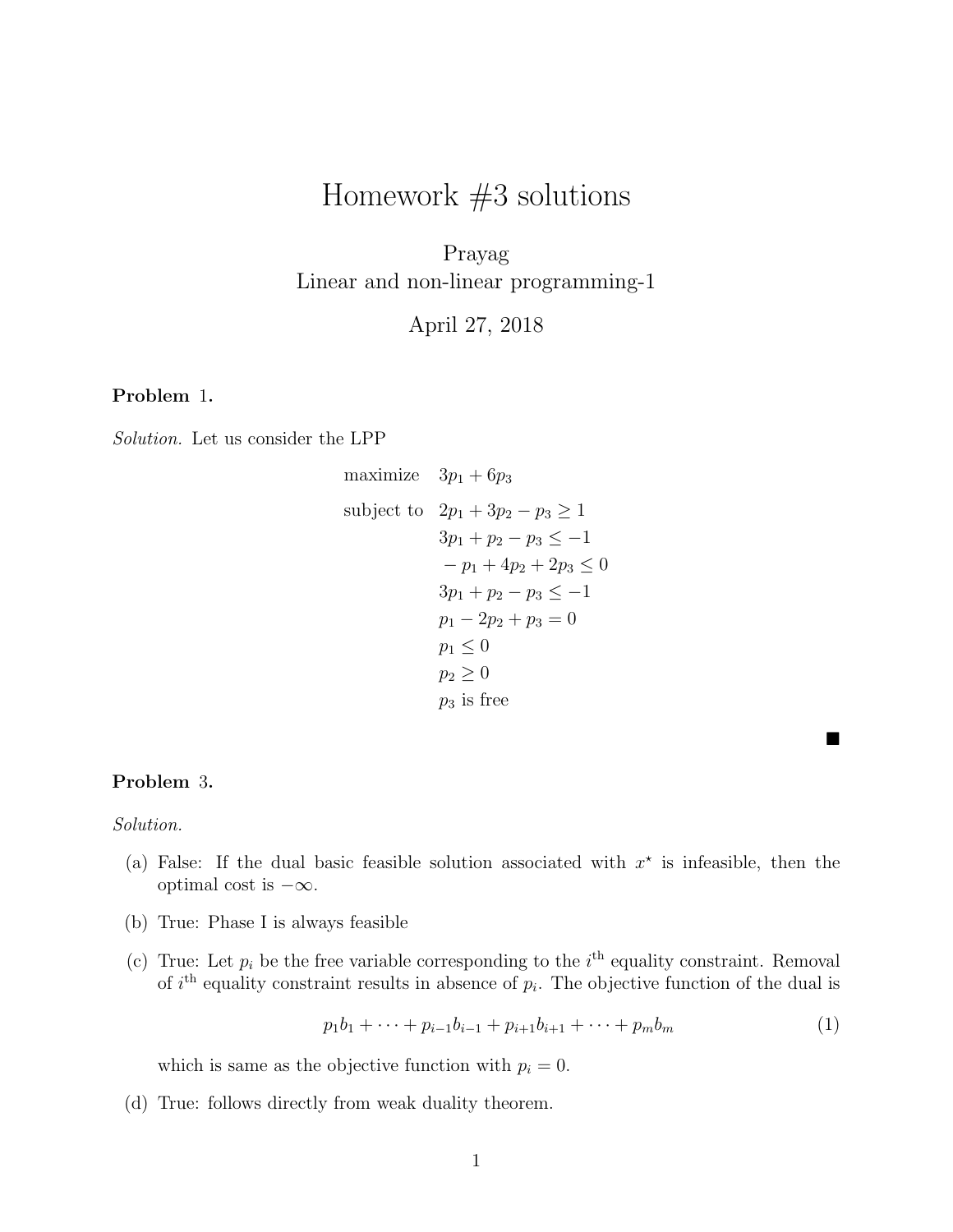# Problem 4.

Solution.

•  $\min_{x \in \mathbb{R}^n} \max_{i=1,\dots,m} (p_i a_i^{\mathrm{T}} x - p_i b_i) = p_i v$ . Using the given data, we get

$$
\min_{x \in \mathbb{R}^n} \max_{i=1,\dots,m} \left( -p_i b_i \right) = p_i v \tag{2}
$$

$$
\max_{i=1,...,m} (-p_i b_i) = p_i v \tag{3}
$$

But we know that  $0 \leq p_i \leq 1$  using the upper bound we get

$$
-p^{\mathrm{T}}b \le v \tag{4}
$$

 $\blacksquare$ 

 $\blacksquare$ 

 $\blacksquare$ 

• Write the dual of the given problem and use strong duality theorem to show that the optimal cost is v.

#### Problem 5.

Solution.

- 1. Assume that (a) is true. Then we have  $p^{T}Ax \geq 0$ . But we know that  $Ax = 0$  this results in  $P^{\mathrm{T}} = 0^{\mathrm{T}}$ . Therefore, (b) is false.
- 2. Assume that (a) is false. Then consider the following maximization problem

maximize 
$$
0^{\mathrm{T}} x
$$
  
subject to  $Ax = 0$   
 $x \ge 0$ 

which is infeasible. Therefore, from Farka's lemma we know that  $\exists p$  such that  $p^{T}A$  $0^{\rm T}.$ 

# Problem 6.

Solution. The proof has been discussed in class. Please refer to class notes.